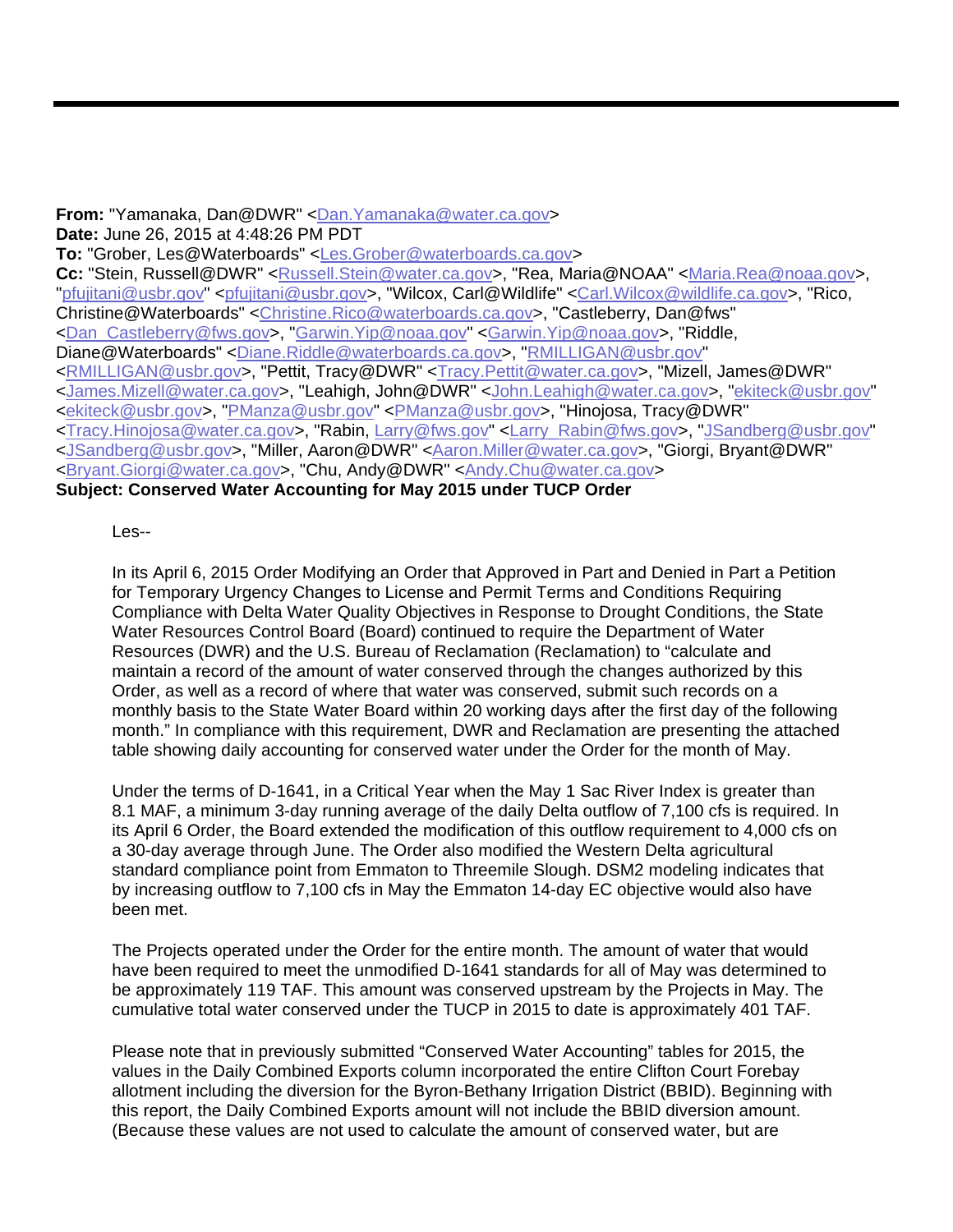included for information only, DWR and Reclamation will not be immediately revising the previously submitted tables; instead, the revised tables will be provided at a later date.)

If you have any questions or would like more information, please contact me at (916) 574-0456 or Mr. Paul Fujitani at (916) 979-2197.

Sincerely, Dan

## **Dan Yamanaka**

Chief, Delta Compliance & Modeling Section Operations Control Office 3310 El Camino Avenue, Suite 300 Sacramento, California 95821 (916) 574-0456 - Office